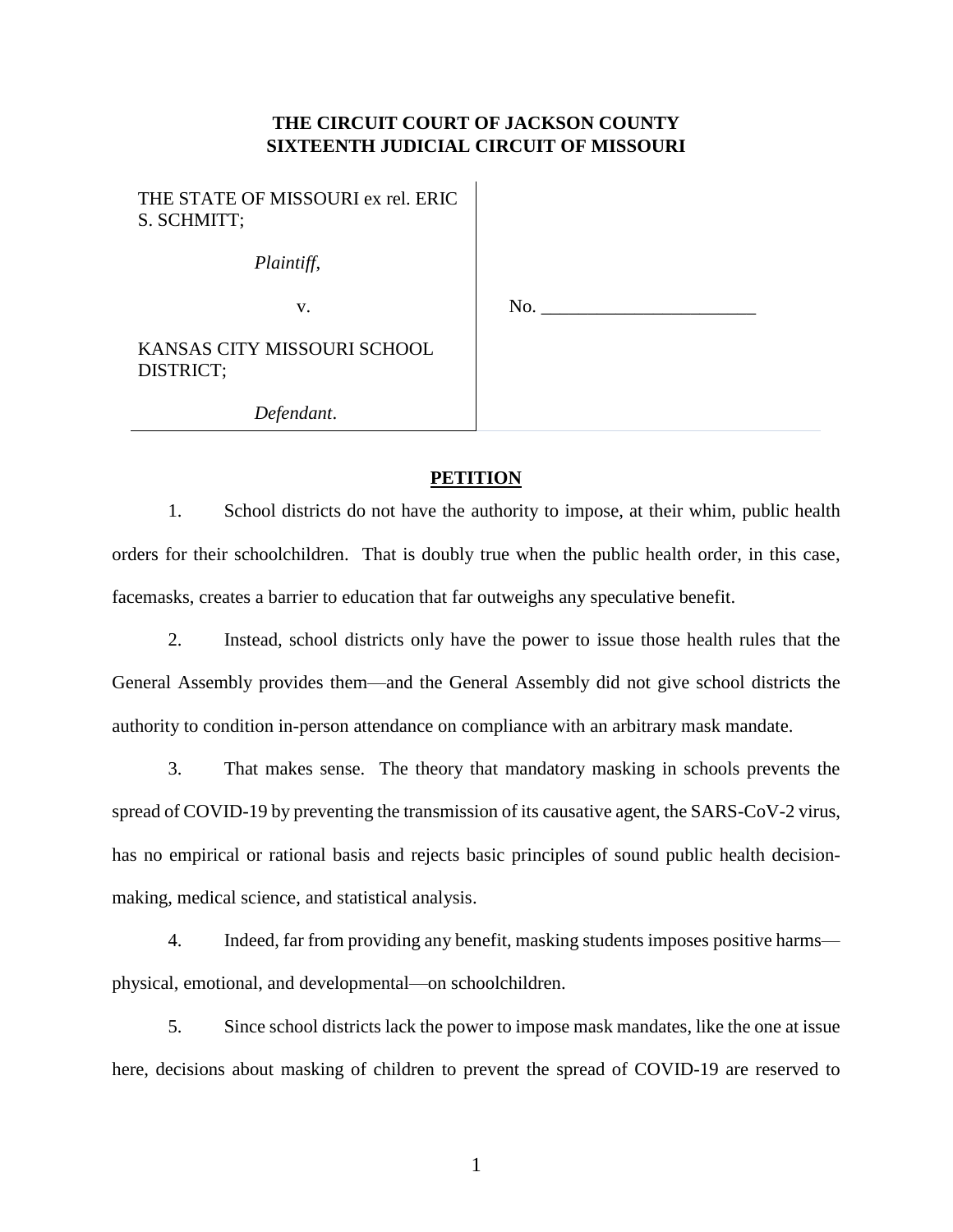parents, not to school districts. That follows from the fundamental truth that "[t]he child is not the mere creature of the state; those who nurture him and direct his destiny have the right, coupled with the high duty, to recognize and prepare him for additional obligations." *Pierce v. Soc'y of the Sisters of the Holy Name of Jesus & Mary*, 268 U.S. 510, 535 (1925).

6. Missouri Attorney General Eric S. Schmitt seeks to protect the welfare of Missouri's children and the liberty and constitutional rights of the people of Missouri.

7. Attorney General Schmitt brings this action to prevent unlawful, unconstitutional, arbitrary, capricious, and unreasonable conduct by the Defendant.

## **JURISDICTION AND VENUE**

8. This Court has jurisdiction under Mo. Const. art V, § 14(a), § 527.010, RSMo, *et seq.*, § 536.150, RSMo, § 536.050, RSMo., and other applicable law.

9. Venue is proper in this Court under §§ 508.010.2(2) and 508.050, RSMo.

#### **PARTIES**

10. Plaintiff State of Missouri is a sovereign State of the United States of America.

11. Eric S. Schmitt is the 43rd Attorney General of the State of Missouri. Attorney General Schmitt is authorized to "institute, in the name and on the behalf of the state, all civil suits and other proceedings at law or in equity requisite or necessary to protect the rights and interests of the state, and enforce any and all rights, interests or claims against any and all persons, firms or corporations in whatever court or jurisdiction such action may be necessary; and he may also appear and interplead, answer or defend, in any proceeding or tribunal in which the state's interests are involved." § 27.060, RSMo.

12. Attorney General Schmitt sues to vindicate Missouri's sovereign interest in controlling the exercise of sovereign power over individuals and entities within its borders; Missouri's sovereign interest in ensuring the enforcement of Missouri law within Missouri's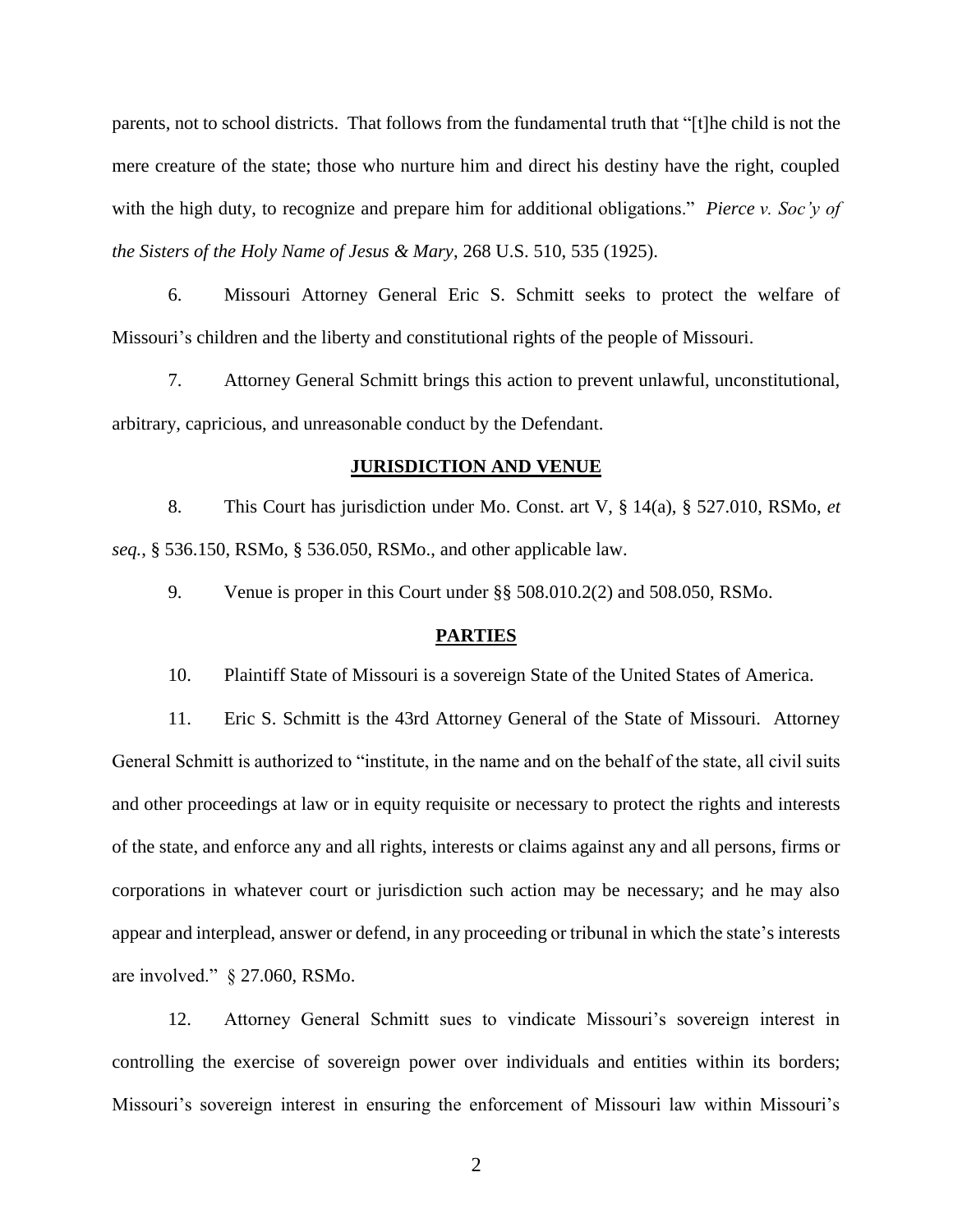borders; and Missouri's quasi-sovereign and *parens patriae* interest in the freedom, health, and physical, psychological, educational, and economic well-being of a significant segment of its populace. This interest includes, but is not limited to, preventing the spread of the COVID-19 virus within the state as well as protecting the health and welfare of the State's residents from arbitrary, capricious, unreasonable, unlawful, and ultimately harmful public health policies.

13. Attorney General Schmitt sues to vindicate Missouri's sovereign interest in ensuring that its political subdivisions do not exercise authority vested in them under state law in a fashion that violates the Missouri Constitution or Missouri law.

14. Attorney General Schmitt sues to vindicate Missouri's interest in ensuring that the children of the State receive an appropriate education.

15. Defendant Kansas City Missouri School District is responsible for providing a free, public education to the children within its district. It is a public school district and is a political subdivision of the State of Missouri.

#### **FACTUAL ALLEGATIONS**

16. Plaintiffs incorporate the allegations in all preceding paragraphs by reference.

## **I. The District's mask mandate**

17. On information and belief, at the start of the school year, as of August 17, 2021, the District had in place a mandatory masking requirement for all of its schools in response to the COVID-19 pandemic. <https://www.kcpublicschools.org/covid/srcsp>

18. At that time, a statewide emergency declaration under Chapter 44 was in effect relating to COVID-19.

19. On information and belief, the masking requirement was imposed by the Superintendent. Upon information and belief, the School Board has not been authorized masking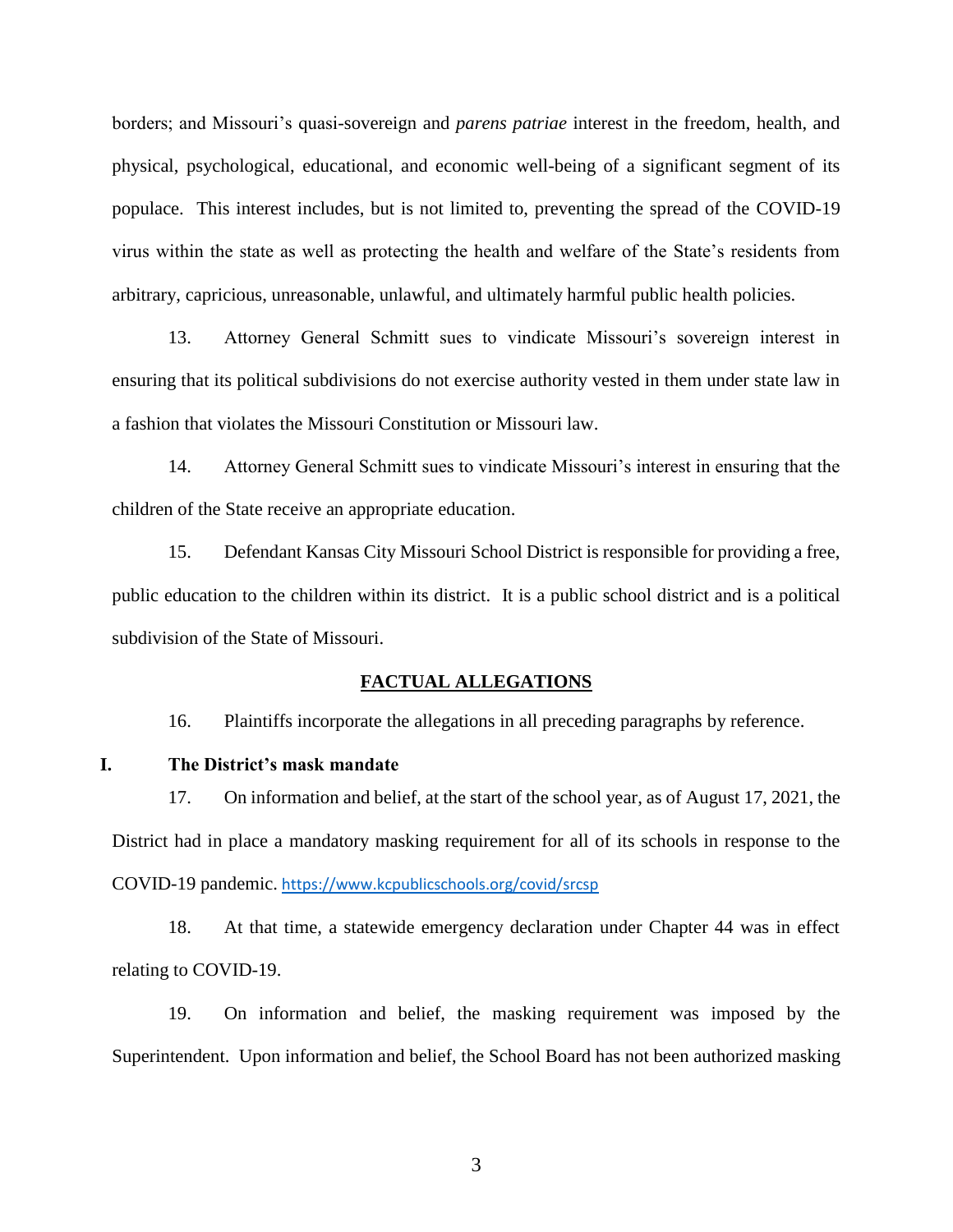every 30 days nor does it appear that the School Board authorized the original mask mandate announced in August of 2021.

20. On information and belief, the District has never relaxed or altered that masking requirement despite the lack of consistent Board approval until the end of December 2021 when the District, following the lead of the City of Kansas City, made masks optional effective on or about January 1, 2022.

21. In early January 2022, the District reversed its earlier position and imposed a Mask Mandate.

#### <https://www.nkcschools.org/cms/lib/MO49000025/Centricity/Domain/6367/SRCSP.pdf>

22. The Mask Mandate requires students to wear masks while indoors. "Beginning Monday, January 10, masks will be required for all students, staff and visitors indoors at all NKC Schools facilities." On information and belief, there are no or are very limited exceptions to that requirement. The Mask Mandate does not exempt vaccinated or previously infected students.

23. While the Mask Mandate does not define what constitutes a "mask," on information and belief, cloth masks suffice and are the dominant method of compliance.

**II. Public Health Decision-Making**

24. Public health decision-making requires considering a number of factors, some of which are quantitative (*e.g.*, disease severity, characteristics of the virus), some of which are qualitative (*e.g.*, a community's trust in public health officials and anticipated reactions), and some that blend these factors.

25. Public health decision-making recognizes that many public health decisions are made in the absence of complete information, and understands that decisions must be continuously updated in light of new information.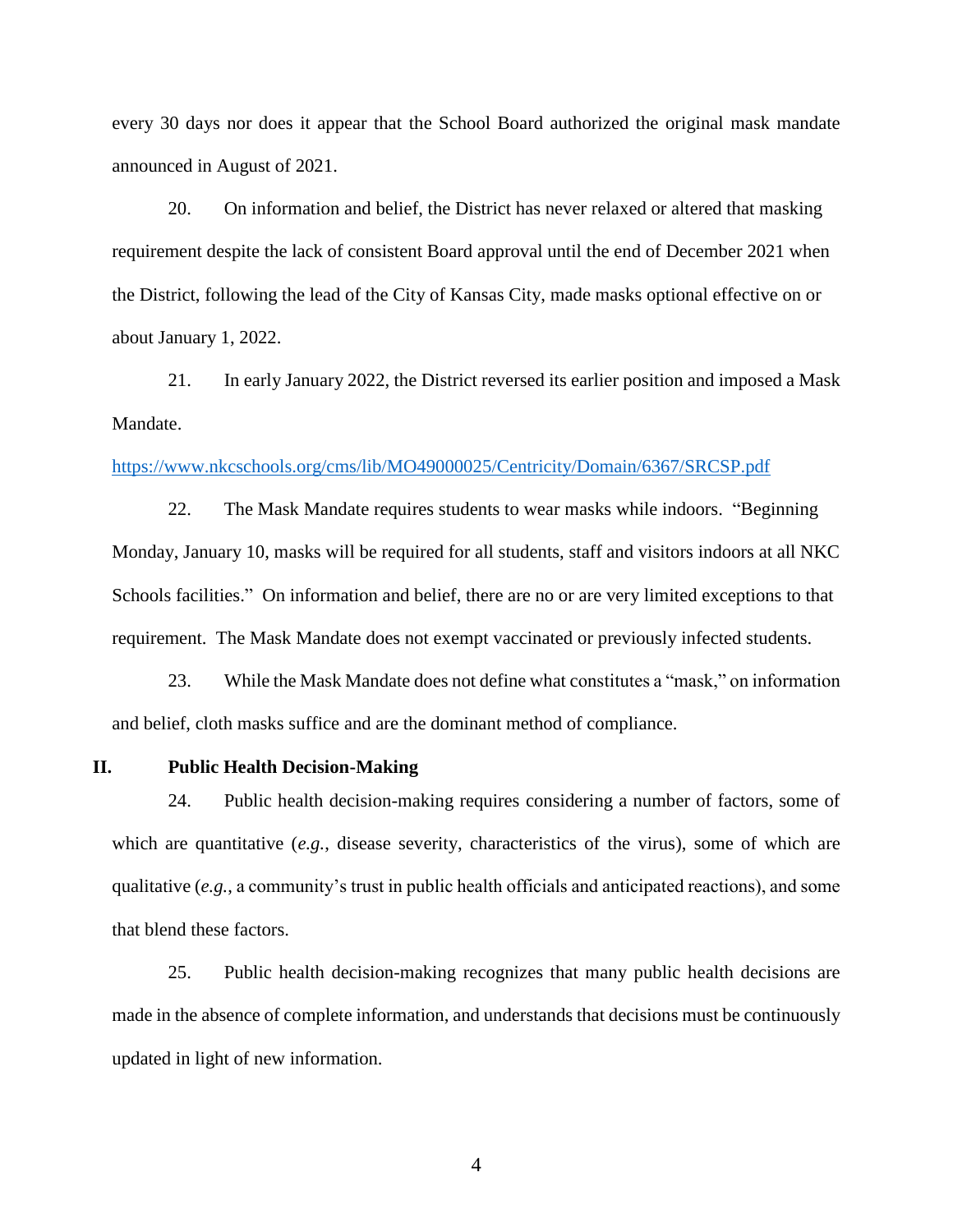26. Public health decision-making understands that public health decisions considers not just the effect of a decision on the transmission of a disease but also the social and economic effects a decision may have on the public at large.

27. In short, rational public health decision-making is a holistic process that requires consideration of innumerable factors, many of which defy ready quantification.

### **III. SARS-CoV-2 and COVID-19 characteristics**

28. SARS-CoV-2 is a virus that causes COVID-19, which is an influenza-like illness. Like the flu, COVID-19 is a respiratory illness spread primarily through droplets and small, aerosolized particles.

29. COVID-19, as a global pandemic, has affected the entire State of Missouri.

30. The extent of transmission of COVID-19 ebbs and flows based on a number of factors, including seasonality and the presence of new variants of SARS-CoV-2. On information and belief, omicron is the dominant SARS-CoV-2 variant in Missouri.

31. Doctors report that the omicron variant of SARS-CoV-2 appears to be mild and much less virulent than prior variants and the original virus. For example, Dr. Anthony Fauci (director of the National Institute of Allergy and Infectious Diseases) recently commented that "all indications point to a lesser severity of omicron versus delta." Kevin Breuninger, *Fauci Says All Indications Suggest that Omicron is Less Severe Than Delta, But Warns Against Complacency*, CNBC (Dec. 29, 2021), https://cnb.cx/3ru9F4J.

32. Regardless of variant, COVID-19 is not a serious health risk for the vast majority of the population—and especially for children and young adults. Rather, the risk of serious negative health outcomes from COVID-19 goes up with age. Thus, children—especially healthy children—do not face a significant risk of serious illness or death if they catch COVID-19.

33. It is likely that the vast majority of people in Missouri have some form of immunity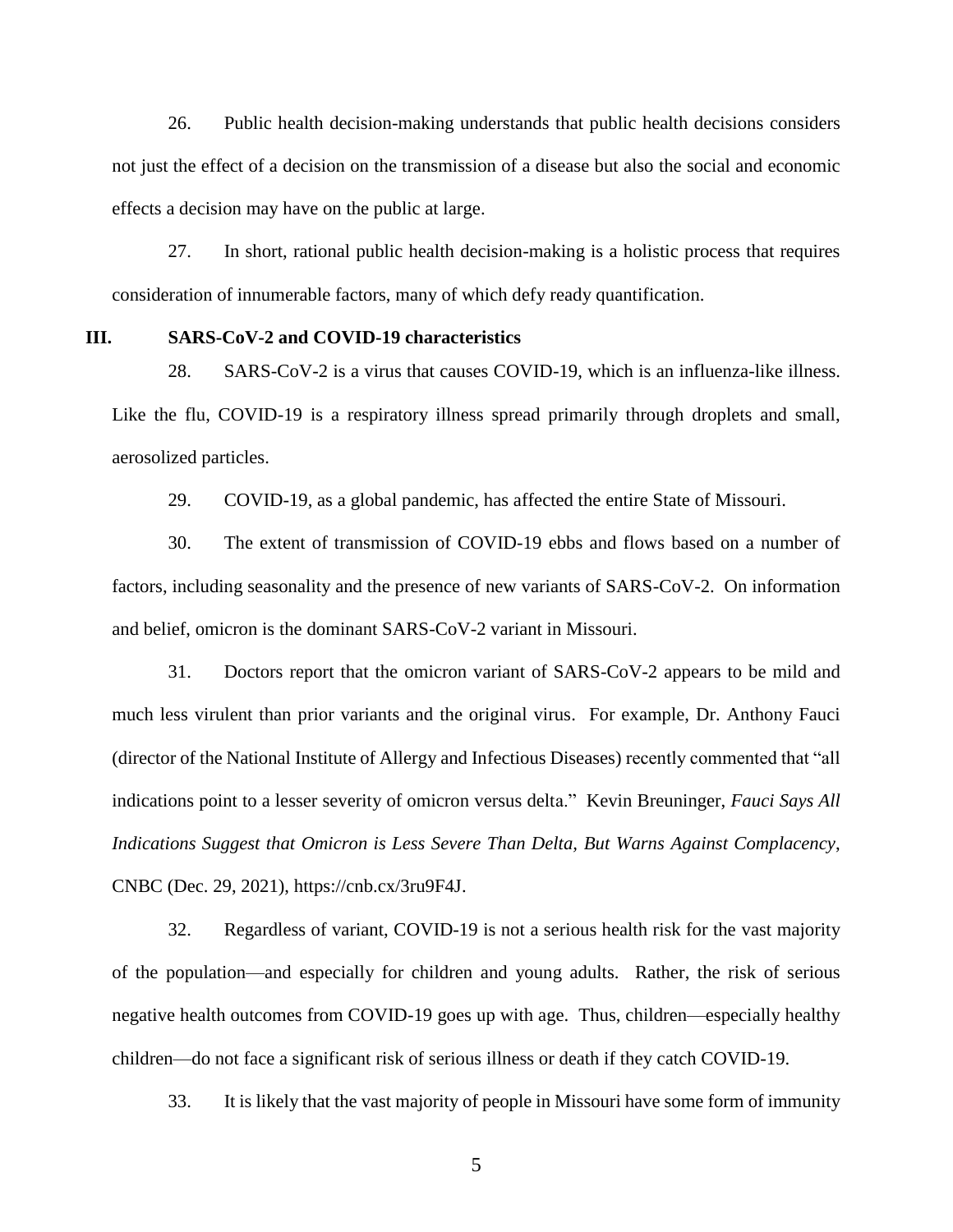to COVID-19 either due to vaccination or prior infection. Current evidence indicates that natural immunity (*i.e.*, immunity from prior infection), is durable and protects against reinfection and severe health outcomes. Current evidence suggests that vaccine-mediated immunity, while inferior to natural immunity, provides protection against severe, negative health outcomes for at least a season.

34. Furthermore, there is no evidence that children drive the spread of COVID-19. Bearing that out is evidence that schools are not sources of COVID-19 transmission/outbreaks in a community, but rather transmission of COVID-19 in school reflects patterns of community transmission.

### **IV. Masks fail to provide adequate protection and offer a false sense of security.**

35. Doctors appear to agree that it is time to "retire the cloth mask." Former commissioner of the FDA, Dr. Scott Gottlieb, has said, "Cloth masks aren't going to provide a lot of protection, that's the bottom line. This is an airborne illness. We now understand that, and a cloth mask is not going to protect you from a virus that spreads through airborne transmission." Full Transcript: Dr. Scott Gottlieb on 'Face the Nation,' January 2, 2022, CBS NEWS (Jan. 2, 2022), https://cbsn.ws/3558jWB. Indeed even masking advocates admit that "[c]loth masks are little more than facial decorations. There's no place for them in light of Omicron." Kristen Rogers, *Why You Should Upgrade Your Mask as the Omicron Variant Spreads*, CNN HEALTH (Dec. 24, 2021), https://cnn.it/3GL4h3s.

36. That is consistent with the data. Cloth and surgical masks are not effective at preventing the spread of COVID-19. Many studies show no distinguishable difference between places with mask mandates and those without them. And studies claiming that masks are effective at preventing the spread of COVID-19 are generally of poor quality and are unreliable. Indeed, mask wearing may even be counterproductive in preventing the spread of disease.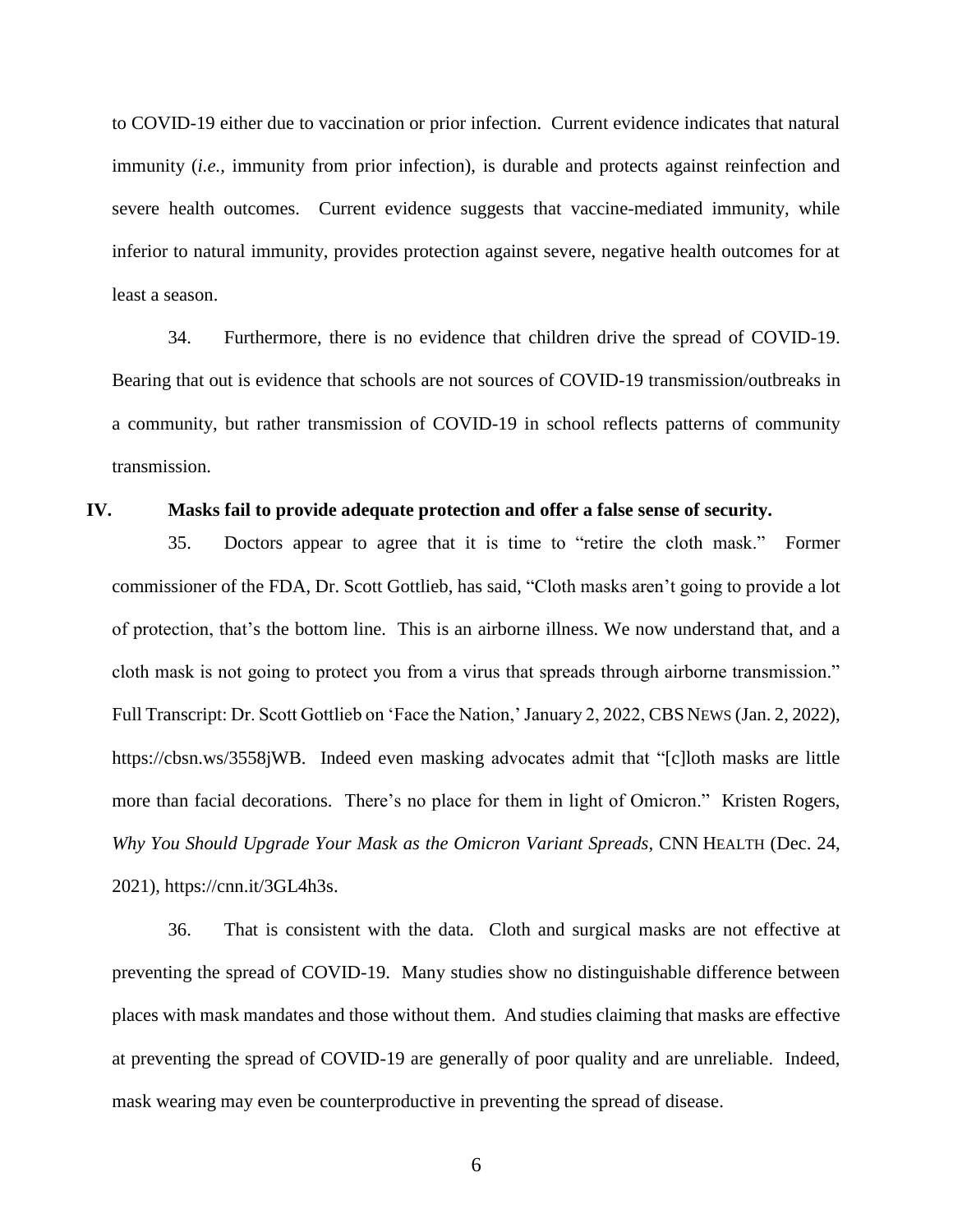37. Furthermore, there are documented harms associated with long-term wearing of masks. Studies, for example, have found that children who wear masks in schools suffer physical discomfort (*e.g.*, headaches), mental and emotional pain (*e.g.*, less happiness or irritability), and are less capable at school. Masks could also impair the educational and emotional development of children.

38. In short, mask mandates—especially for school children—represent a reversal of a long-held consensus on the merits of community masking, and rests on assumptions and premises that reject the fundamental tenets of modern medicine, statistical analysis, and public health decision-making. They do so while failing a cost-benefit analysis and imposing real, tangible harm.

## **COUNT ONE – DECLARATION THAT THE MASK MANDATE IS VOID**

39. Plaintiff incorporates by reference the allegations in all preceding paragraphs.

40. The District is a political subdivision within the meaning of § 67.265.1, RSMo.

41. The Mask Mandate, or a substantively similar requirement, has been in place since August 2021 at the very least.

42. At the time the Mask Mandate was issued, there was a statewide emergency declaration in place with respect to COVID-19.

43. The Mask Mandate restricts access to "schools, or other places of public or private gathering or assembly," § 67.265.1(1), RSMo, because it limits access to schools to only masked individuals or to individuals who fall under an exception to the mask requirement.

44. On information and belief, students who refuse to comply with the Mask Mandate will be excluded from school property, face discipline, and may be sent home.

45. On information and belief, students who refuse to comply with the Mask Mandate will not be allowed in school and may be required to use virtual instruction.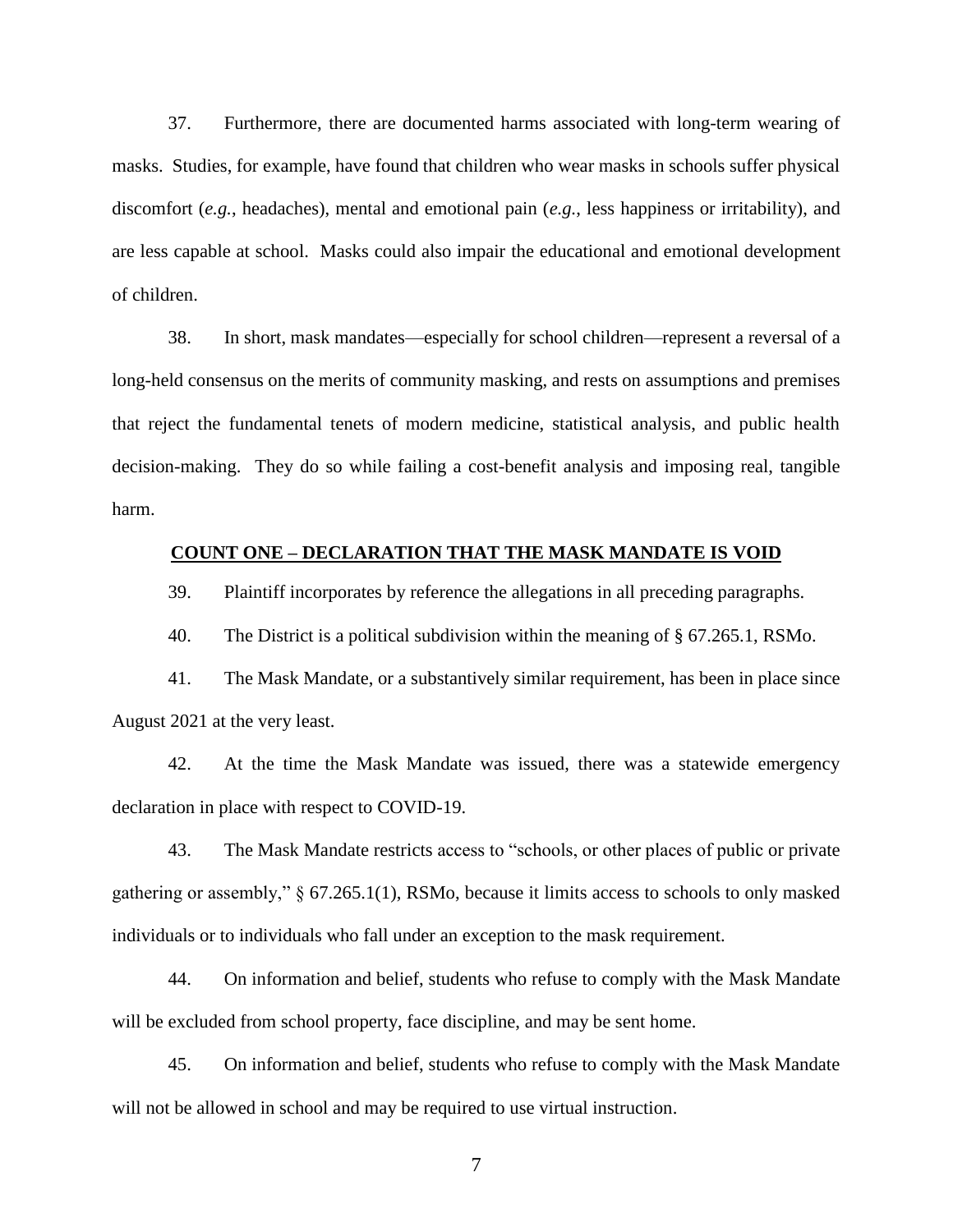46. The Mask Mandate, if ever valid in the first place, expired when the School Board failed to authorize it within a thirty-day period of a prior authorization.

47. The Mask Mandate, if ever valid in the first place, was terminated when the District went to a mask optional policy in late December of 2021.

48. For those reasons, and others, the Mask Mandate is a prohibited order. *See*   $§ 67.265.1(1), .5, RSMo.$ 

#### **COUNT TWO – MASK MANDATE IS UNLAWFUL**

49. Plaintiffs incorporate by reference the allegations in all preceding paragraphs.

50. Plaintiffs challenge the validity of the Mask Mandate, and seek a declaration that it is unlawful and *ultra vires*.

51. By law, "[i]t shall be the general duty and responsibility of the department of health and senior services to safeguard the health of the people in the state and all its subdivisions." § 192.020.1, RSMo.

52. DHSS has not delegated, and indeed could not delegate, that authority to school districts.

53. The local health authority cannot issue an order requiring schoolchildren to wear masks.

54. Neither the Missouri Constitution nor the General Assembly has granted the School District a general police power to enact law for the public welfare.

55. In fact, Missouri statutes require DHSS to set health policy in schools. This indicates that only DHSS may provide appropriate measures to safeguard the public health. *See*  § 167.181, RSMo (DHSS promulgates mandatory vaccination requirements for schoolchildren); § 167.182, RSMo (DHSS develops informational brochure on HPV).

56. Missouri law thus does not authorize Defendants to impose a Mask Mandate.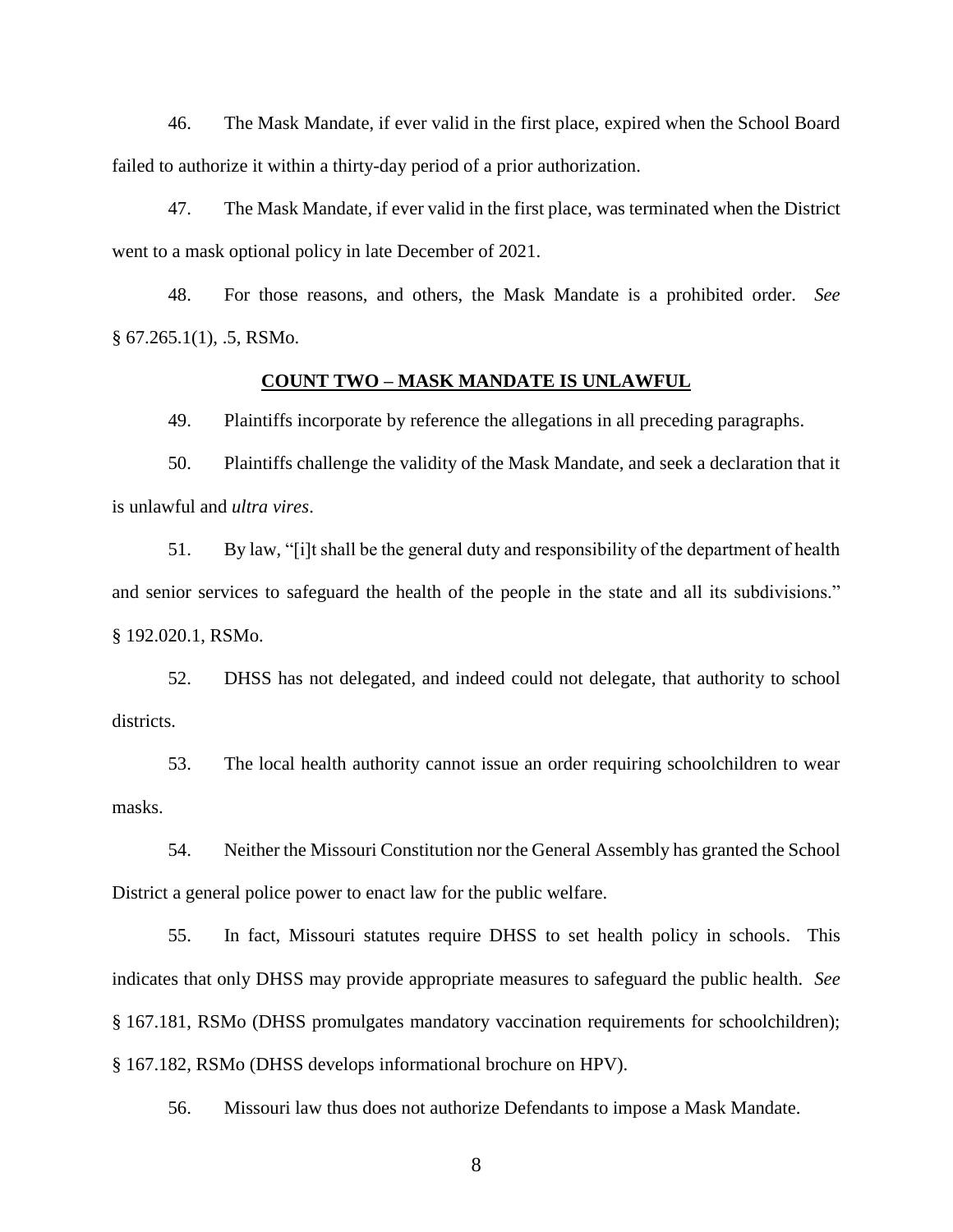57. The District does not have authority to impose a Mask Mandate for public health reasons.

58. For those reasons, the Mask Mandate is an unlawful order and Missouri's schoolchildren should not be subject to it.

# **COUNT THREE – THE MASK MANDATE IS UNREASONABLE, ARBITRARY, AND CAPRICIOUS**

59. Plaintiffs incorporate by reference the allegations in all preceding paragraphs.

60. Plaintiffs challenge the validity of the Mask Mandate, and seek a declaration that that it is unreasonable, arbitrary, and capricious.

61. School Districts are "agencies" within the definition under the Missouri Administrative Procedure Act. *See P.L.S. ex rel. Shelton v. Koster*, 360 S.W.3d 805, 818 (Mo. Ct. App. 2011). School Districts may not exercise their power in an "unreasonable, arbitrary, capricious or unlawful manner." *Magenheim v. Bd. of Educ. of Sch. Dist. of Riverview Gardens*, 347 S.W.2d 409, 417 (Mo. App. 1961).

62. The Mask Mandate requires all elementary schoolchildren attending schools in the District to wear a mask with few exceptions when they are at school. That decision is arbitrary and capricious.

63. Government action is arbitrary, capricious, and unreasonable when it is based on *post hoc* rationalization, when it fails to consider an important part of the problem it is addressing, and when it fails to consider less restrictive alternatives before infringing on citizens' liberty. *See*, *e.g.*, *Dep't of Homeland Sec. v. Regents of the Univ. of Cal.*, 140 S. Ct. 1891, 1905, 1909 (2020); *Michigan v. EPA*, 135 S. Ct. 2699, 2706 (2015). "[A]n agency which completely fails to consider an important aspect or factor of the issue before it may also be found to have acted arbitrarily and capriciously." *Barry Serv. Agency Co. v. Manning*, 891 S.W.2d 882, 892 (Mo. App. W.D. 1995)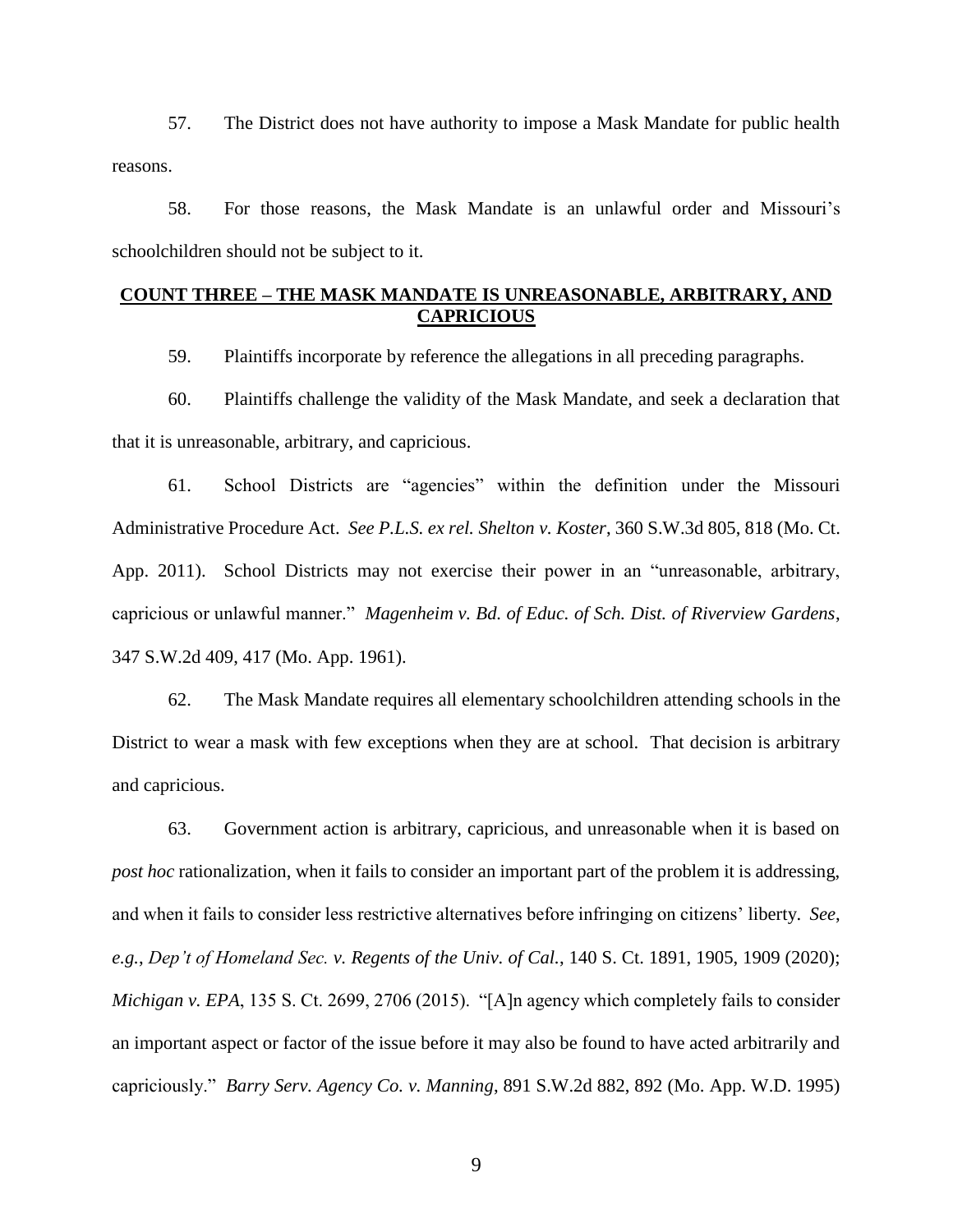(quoting *Motor Vehicle Mfrs. Ass'n of U.S., Inc. v. State Farm Mut. Auto. Ins. Co*., 463 U.S. 29, 43 (1983)). In addition, agencies must consider whether there are less restrictive policies that would achieve their goals. *See Regents of the Univ. of Calif.*, 140 S. Ct. at 1912 (quoting *State Farm Mut. Auto.*, 463 U.S. at 51).

64. On information and belief, the District failed to consider fully the potential social and economic consequences of the Mask Mandate, including the effect of the mandate on schools and the community.

65. On information and belief, the District failed to fully consider key characteristics of COVID-19, including severity of disease among different age and risk groups, availability and effectiveness of control measures and treatment options, and the fact that many people have immunity either because of vaccination or prior infection.

66. On information and belief, the District failed to consider the fact that the Omicron variant is less likely to cause severe illness and death.

67. On information and belief, the District failed to grapple with a large swath of relevant science, data, statistics, studies, or alternatives. That includes failing to grapple with the weakness of the evidence supporting community masking as a mitigation measure, and the significant evidence showing that masking does very little or nothing to prevent the spread of COVID-19.

68. On information and belief, the District failed to consider the harms masking impose on schoolchildren.

69. The factors listed above are not an exhaustive list. Ultimately, the Mask Mandate represents an irrational analysis of the costs and benefits of mandating community masking. For those reasons, and more, the Mask Mandate is unreasonable, arbitrary, and capricious.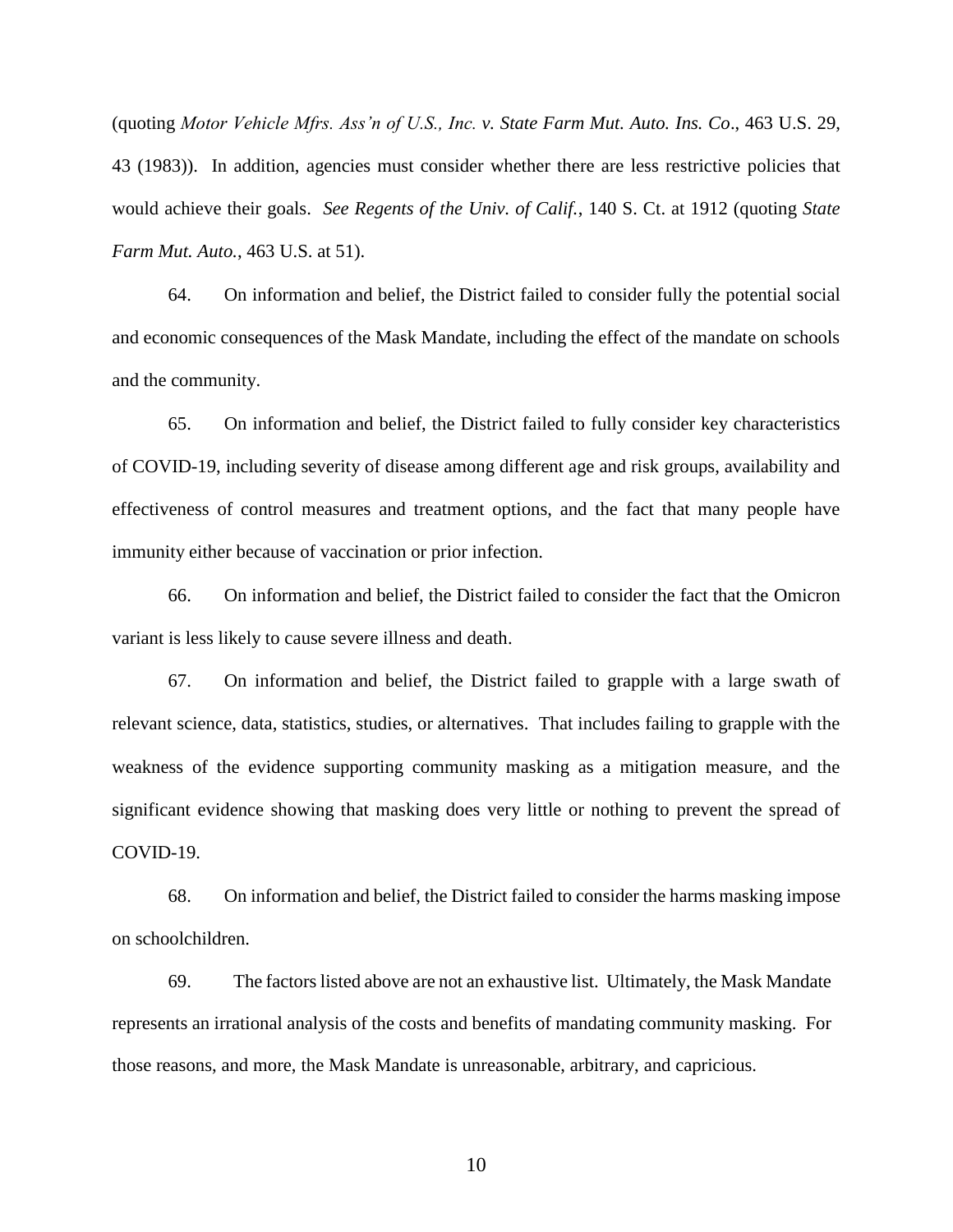### **COUNT FOUR – VIOLATION OF MISSOURI CONSTITUTION, ART. IX, § 1(a)**

70. Plaintiffs incorporate by reference the allegations in all preceding paragraphs.

71. Article IX, § 1(a) of the Missouri Constitution provides schoolchildren a right to a free public education.

72. Since the Mask Mandate arbitrarily prohibits schoolchildren from attending class in-person in the District, serves no legitimate public health purpose, and is unlawful, it violates the rights of schoolchildren in the District to a free public education.

73. To the extent the District provides virtual learning, that is no substitute for inperson instruction and cannot remedy the constitutional violation.

### **CONCLUSION**

WHEREFORE, Plaintiff respectfully requests that this Court:

- a. Declare that the Mask Mandate is unconstitutional, unlawful, and/or *ultra vires*;
- b. Declare that the Mask Mandate is arbitrary, capricious, unreasonable, and invalid;
- c. Declare that the District's Mask Mandate is a prohibited order and subject to § 67.265, RSMo;
- d. Enjoin the District and its officers, employees, and agents from enforcing the Mask Mandate or any similar order that has the effect, directly or indirectly, of implementing the Mask Mandate;
- e. Grant relief by injunction, certiorari, mandamus, prohibition, or other appropriate action against the District and its officers, employees, and agents, providing that the Mask Mandate is unlawful, arbitrary, capricious, unreasonable, and invalid;
- f. Enter a final judgment in Plaintiff's favor on all Counts in this Petition; and